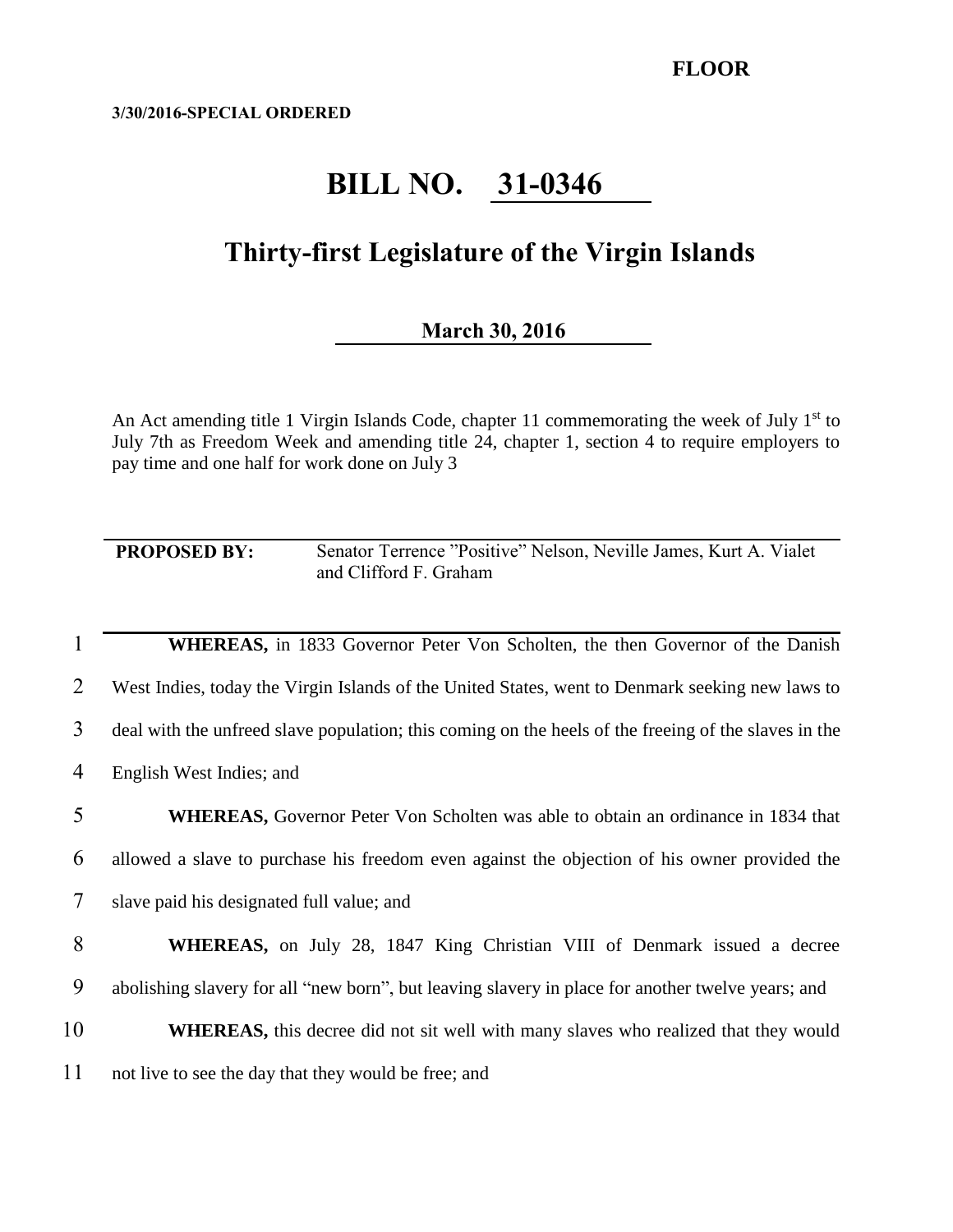| $\overline{2}$ | Buddhoe" Gottlieb, an educated master sugar boiler from La Grange and Admiral Martin King,        |
|----------------|---------------------------------------------------------------------------------------------------|
| 3              | his lieutenant from a mid-island plantation, planned a strategy to organize the slaves to end the |
| 4              | oppressive system that kept them enslaved; and                                                    |
| 5              | WHEREAS, on July 2, 1848, a call went out to slaves on every plantation to come to                |
| 6              | Fort Frederik in the town of Frederiksted where by midnight some thirty thousand slaves had       |
| 7              | gathered; and                                                                                     |
| 8              | <b>WHEREAS</b> , fearing the worst, plantation owners and their children deserted their houses    |
| 9              | and took to the boats and ships anchored in the harbor while some of the owners and the militia   |
| 10             | barricaded themselves in the Fort, in churches and anywhere else that they considered safe; and   |
| 11             | <b>WHEREAS</b> , on July 3, 1848, the slaves ripped up the whipping post and heaved it into       |
| 12             | the sea, and a call was sent out for military assistance; and                                     |
| 13             | <b>WHEREAS</b> , when the military assistance arrived they were confronted by so large a          |
| 14             | crowd that they became petrified and took refuge behind the wall of the Fort; and                 |
| 15             | <b>WHEREAS</b> , upon arrival of the noon hour, Moses Gottlieb demanded freedom for all or        |
| 16             | they would burn down the town of Frederiksted and the rest of St. Croix and the hour was          |
| 17             | extended to 4:00 o'clock; and                                                                     |
| 18             | <b>WHEREAS</b> , minutes before 4:00 o'clock Governor Peter Von Scholten, who had been            |
| 19             | travelling from St. Thomas arrived at Fort Frederik in the town of Frederiksted and proclaimed    |
| 20             | "From this day onward, all unfree in the Danish West Indies are today free" and thus the people   |
| 21             | of the Virgin Islands became free unto this day; Now, Therefore,                                  |
| 22             | Be it enacted by the Legislature of the Virgin Islands:                                           |
| 23             | <b>SECTION 1.</b> Title 1 Virgin Islands Code, chapter 11, is amended by adding section 197a      |
| 24             | that reads as follows:                                                                            |
|                |                                                                                                   |

**WHEREAS,** determined to seek an earlier resolution to outlaw slavery, Moses "General